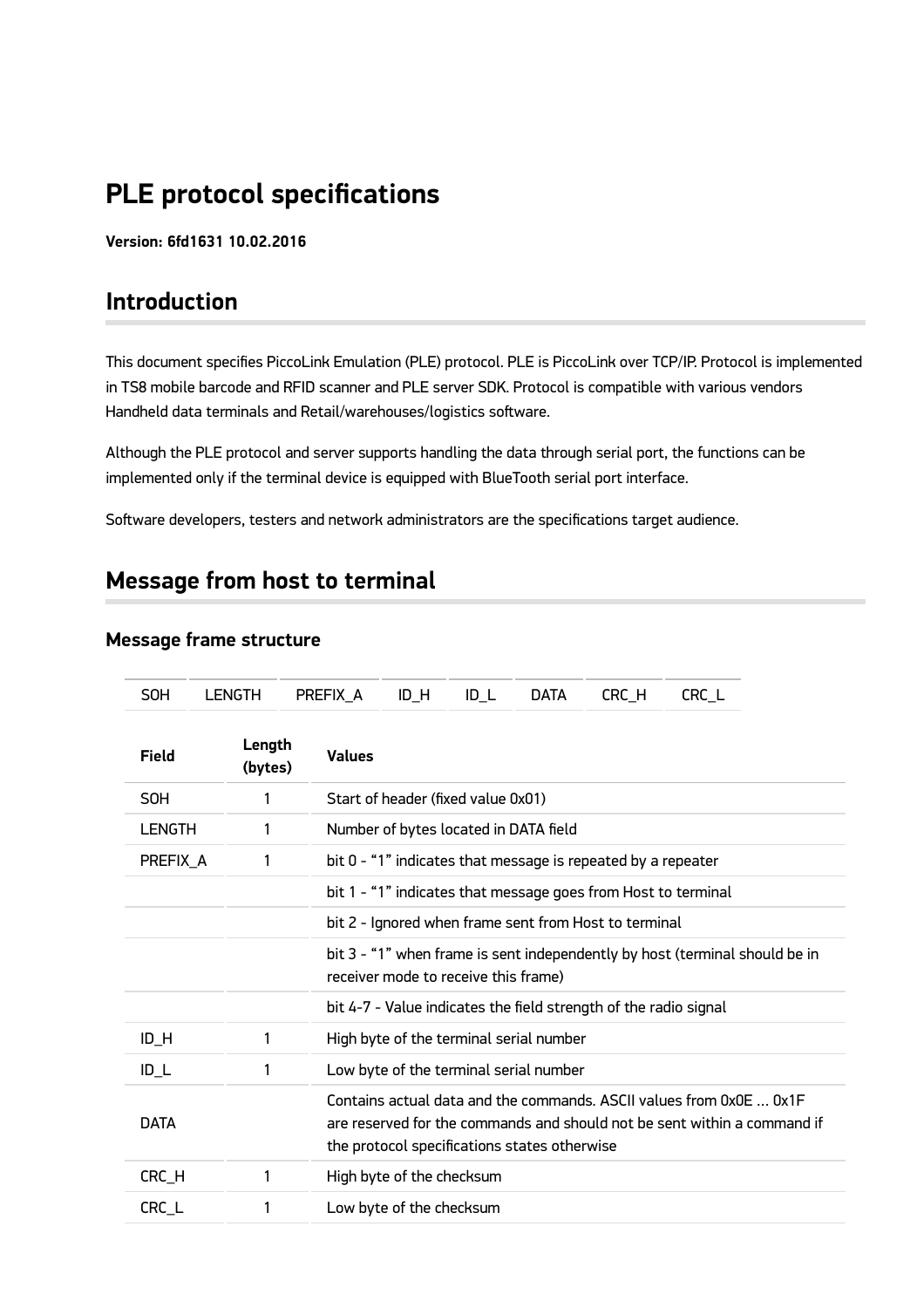## **List of commands**

| <b>CmdCode</b> | <b>Command Name</b> | Length<br>(bytes) | <b>Syntax</b>                                         | <b>Description</b>                                                                                                                                                    |
|----------------|---------------------|-------------------|-------------------------------------------------------|-----------------------------------------------------------------------------------------------------------------------------------------------------------------------|
| 0x06           | <b>ACK</b>          | 1                 | 06                                                    | Acknowledgement from the Host                                                                                                                                         |
| 0x07           | <b>BEEP</b>         | 1                 | 07                                                    | Generates a beep                                                                                                                                                      |
| 0x08           | SET_PARAMETERS      | $6+L$             | 08 PIN_H<br>PIN_L<br>ADDR_H<br>ADDR_LL<br><b>DATA</b> | Writes L bytes of DATA to ADDR<br>if the PIN code is correct                                                                                                          |
| 0x09           | TAB                 | 1                 | 09                                                    | Tabulator, moves the cursor 4<br>positions forward                                                                                                                    |
| 0x0A<br>0x01   | EMULATE_KEY         | 5                 | 0A 01 KEY<br>00 00                                    | Emulates the KEY press as if the<br>KEY was pressed by the user of<br>theTerminal                                                                                     |
| 0x0A<br>0x02   | <b>SENDKEYS</b>     | 5                 | 0A 02<br>MSK_LOW<br>MSK_MID<br>MSK_HIGH               | Sets the selected keys to direct<br>mode in which they will be sent<br>directly to the host when pressed<br>(instead of being handled by the<br>UI as in normal mode) |
| 0x0A<br>0x04   | <b>PASSWORD</b>     | 5                 | 0A 04 P1 P2<br>P <sub>3</sub>                         | Sets selected fields to the<br>"password style" input fields                                                                                                          |
| 0x0A<br>0x08   | SHIFT_STATE         | 5                 | 0A 08<br><b>SHIFT 00 00</b>                           | Sets Shift OFF (if SHIFT = 00) or<br>$ON(SHIFT != 00)$                                                                                                                |
| 0x0A<br>0x10   | SERIAL_TOUT         | 5                 | 0A 10<br><b>TIMEOUT</b><br>00 00                      | Not implemented                                                                                                                                                       |
| 0x0B           | NEW_RFID_FIELD      | 6                 | 0B POS L<br><b>STYLE</b><br><b>FIRST LAST</b>         | Definition of an RFID Input Field                                                                                                                                     |
| 0x0C           | RFID READ PAGES     | 3                 | OC FIRST<br><b>LAST</b>                               | Read memory of RFID tag                                                                                                                                               |
| 0x0D           | <b>LINEFEED</b>     | 1                 | 0D                                                    | Carriage Return + Line Feed                                                                                                                                           |
| 0x0E           | MOVE_CURSOR         | $\overline{c}$    | OE POS                                                | Moves the cursor to POS                                                                                                                                               |
| 0x0F           | NEW_FIELD           | 4                 | OF POSL<br><b>STYLE</b>                               | Creates a new input field at<br>position POS, with length L and<br>attributes set by the STYLE<br>bitfield                                                            |
| 0x10           | BEEP_EX             | $2 + L$           | 10L<br><b>DURATION</b><br>DELAY                       | Generates a beep sequence with<br>specified durations of beep and<br>delay                                                                                            |
| 0x11           | MODIFY_FIELD        | 3                 | <b>11 POS</b><br><b>FCMD</b>                          | Modifies the attributes of the<br>field at position POS                                                                                                               |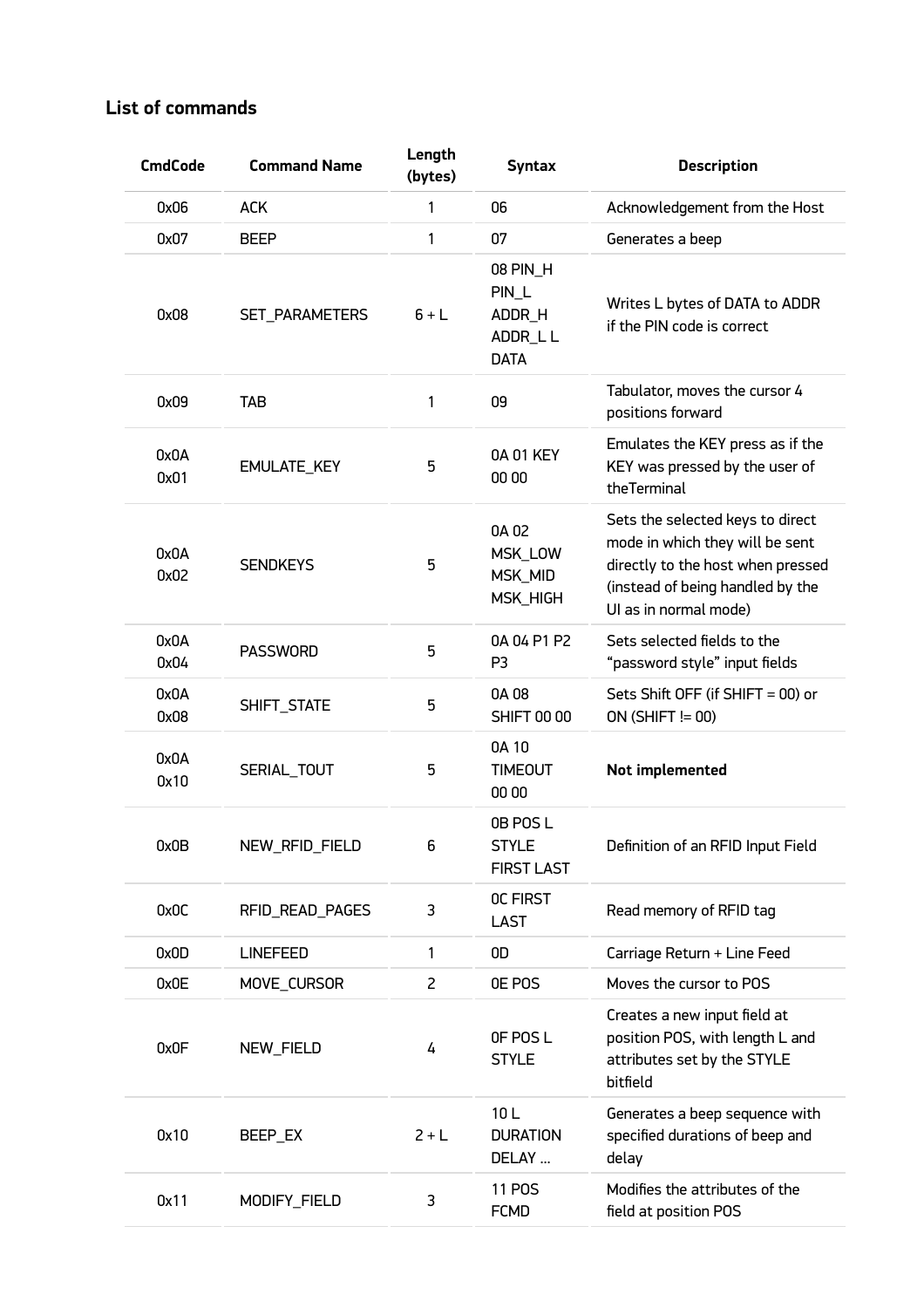| 0x12   | <b>CLEAR</b>        | 4              | 12 CCMD<br>POS_START<br>POS_STOP | Clears fields and/or static text<br>from the display                                                       |
|--------|---------------------|----------------|----------------------------------|------------------------------------------------------------------------------------------------------------|
| 0x13   | SET_VIEW            | $\overline{2}$ | <b>13 ROW</b>                    | Sets the viewing window                                                                                    |
| 0x14   | <b>POPUP</b>        | $2+L$          | 14 L TEXT                        | Displays the pop-up window with<br><b>TEXT</b>                                                             |
| 0x16   | FIELD_TEXT          | $3+L$          | 16 POS L<br><b>TEXT</b>          | Fill (presets) the field with the<br><b>TEXT</b>                                                           |
| 0x17   | <b>BUTTON</b>       | $3+L$          | 17 POS L<br><b>TEXT</b>          | Creates a "button style" input<br>field                                                                    |
| 0x18   | SEND_PING           | $\overline{2}$ | 18 DELAY                         | Send PING command to HOST<br>when DELAY has expired                                                        |
| 0x19   | <b>WRITE_SERIAL</b> | $2 + L$        | 19 L DATA                        | Not implemented                                                                                            |
| 0x1A   | READ_SERIAL         | 2              | 1A DELAY                         | Not implemented                                                                                            |
| 0x1B   | NEW_FIELD_EX        | 4              | 1B POS L<br><b>STYLE</b>         | Creates a new input field at<br>position POS, with length L and<br>attributes set by the STYLE<br>bitfield |
| 0x1C   | <b>RECEIVER</b>     | $\overline{2}$ | 1C MODE                          | Sets the receiver mode on/off                                                                              |
| 0x1D   | FORM_ID             | 3              | 1D ID_H<br>$ID_L$                | Sets an ID to the current form                                                                             |
| [none] | STATIC_TEXT         |                | <b>ASCI TEXT</b>                 | All bytes >= 0x20 are treated as<br>static text and written to the<br>current cursor position              |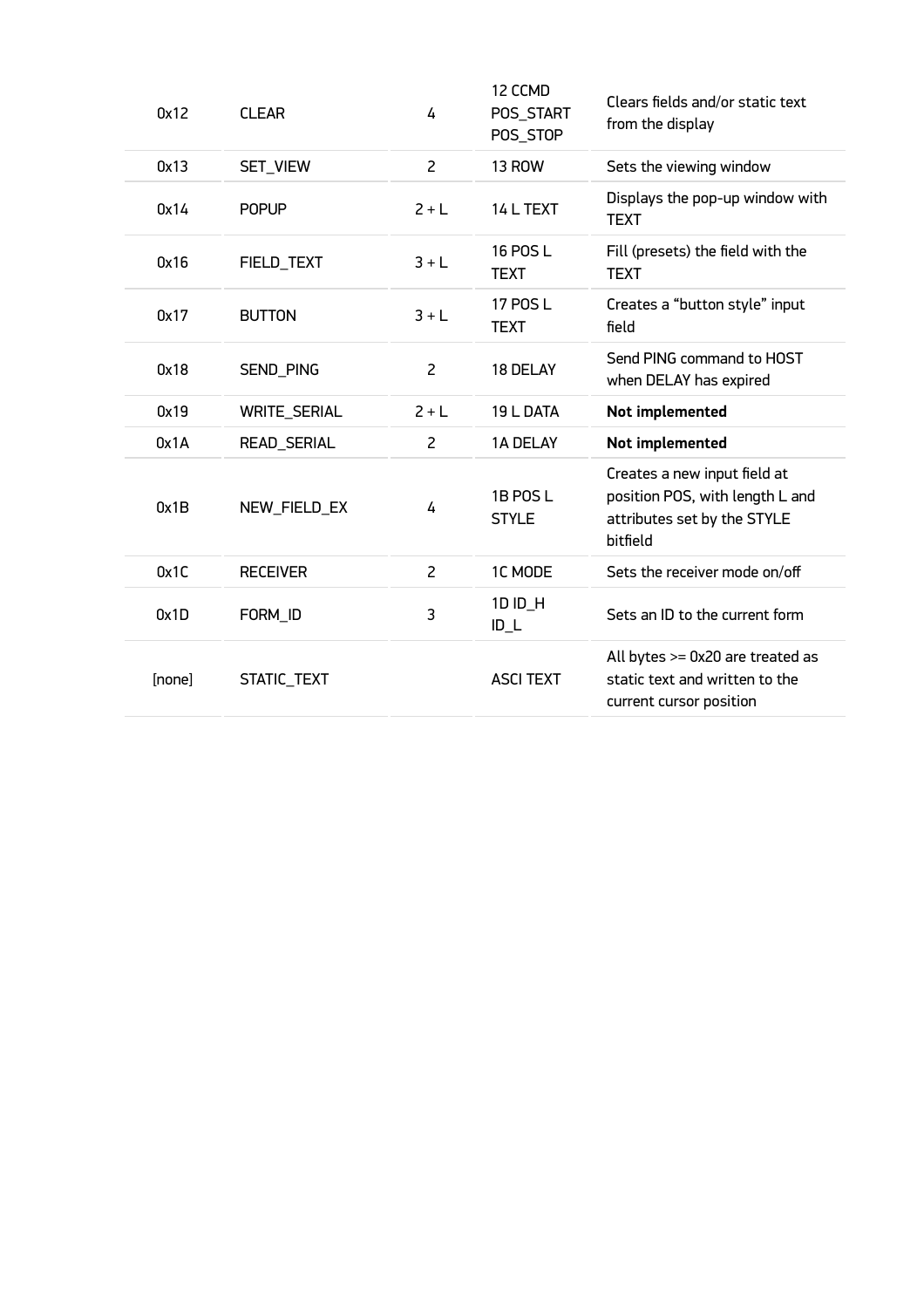## **ACK**

Acknowledgement from the Host (1 byte).

Syntax: 06

Clears all fields that have the "clear on ack" attribute set.

### **BEEP**

Generates a beep (1 byte).

Syntax: 07

## **SET\_PARAMETERS**

Sets or modifies theTerminal configuration.

Syntax: 08 | PIN\_H | PIN\_L | ADDR\_H | ADDR\_L | L | DATA

PIN\_H | PIN\_L - 4-digit PIN code (0...9999) to access the configuration.

ADDR\_H | ADDR\_L - Configuration register that will be written.

 $L$  - Length of data.

DATA - Data to be written to the register.

#### **TAB**

Tabulator, moves the cursor 4 positions forward (1 byte).

Syntax: 09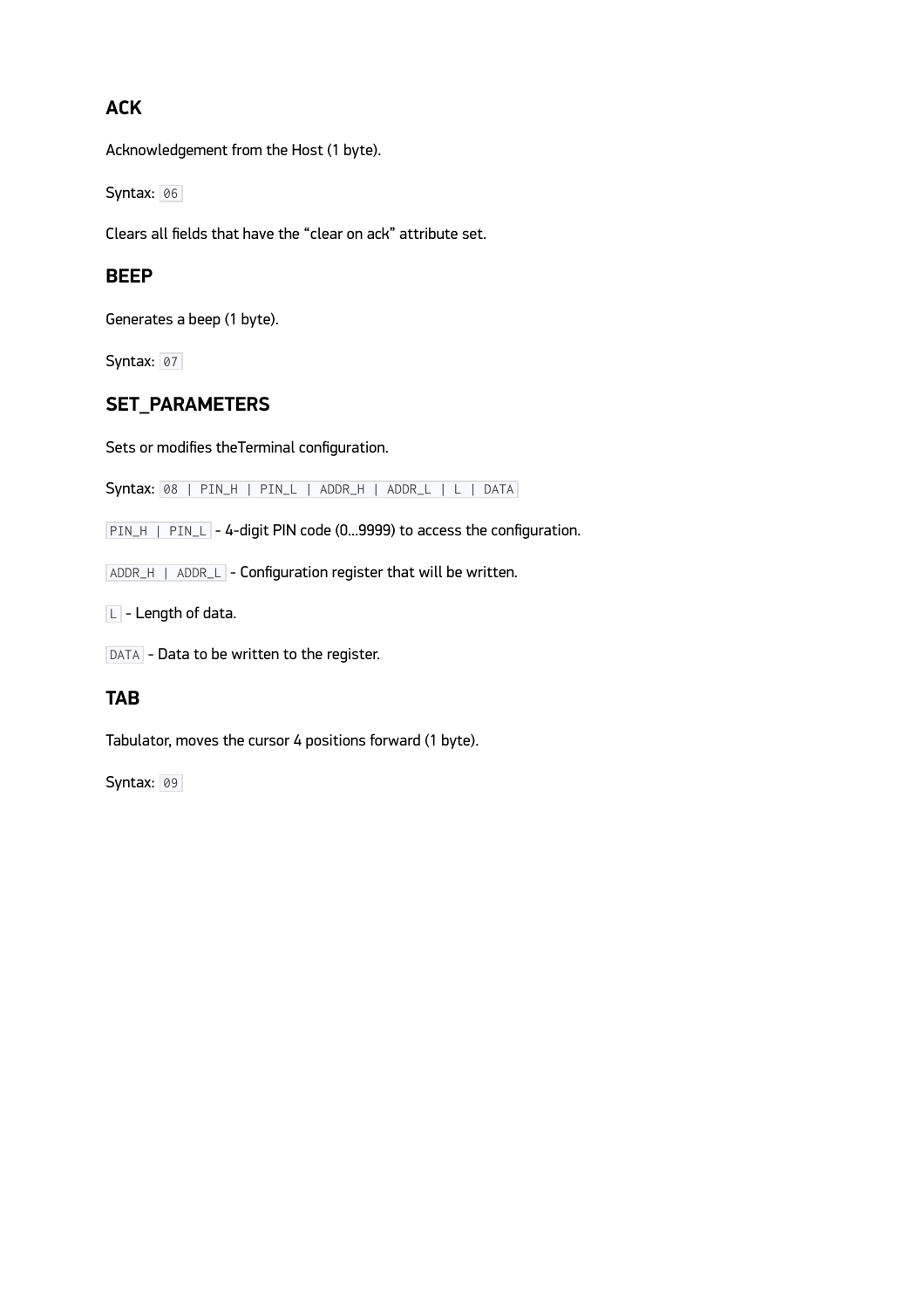## **EMULATE\_KEY**

Emulates a key press of the Terminal as if pressed by the user (5 bytes)

Syntax: 0A | 01 | KEY | 00 | 00

 $K EY$  values are defined in the following table:

| <b>KEY Value</b> | <b>Physical key</b>                    |
|------------------|----------------------------------------|
| 1                | F1                                     |
| $\overline{c}$   | F <sub>2</sub>                         |
| 3                | F <sub>3</sub>                         |
| 4                | F4                                     |
| 5                | F <sub>5</sub>                         |
| 6                | <b>SCAN</b>                            |
| 7                | <b>DEL</b>                             |
| 8                | Special Characters (lower left corner) |
| 9                | [unused]                               |
| 10               | UP arrow                               |
| 11               | DOWN arrow                             |
| 12               | <b>OK</b>                              |
| 13               | 0                                      |
| 14               | 1                                      |
| 15               | 2                                      |
| 16               | 3                                      |
| 17               | 4                                      |
| 18               | 5                                      |
| 19               | 6                                      |
| 20               | 7                                      |
| 21               | 8                                      |
| 22               | 9                                      |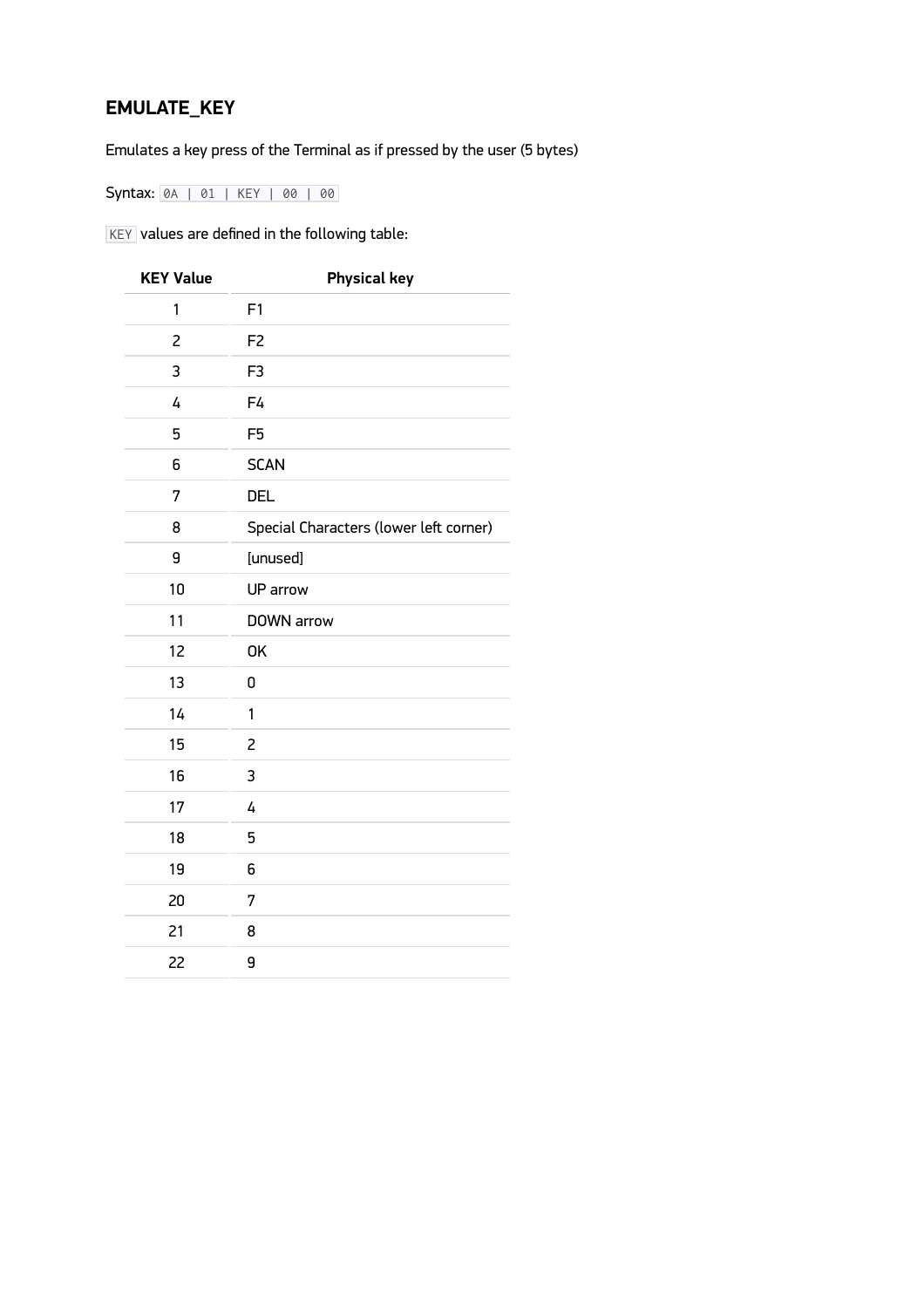## **SENDKEYS**

Sets the selected keys to direct mode in which they will be sent directly to the host when pressed (instead of being handled by the UI as in normal mode). (5 bytes)

Syntax: 0A | 02 | MSK\_LOW | MSK\_MID | MSK\_HIGH

MSK\_LOW , MSK\_MID , MSK\_HIGH are defined in the following table:

| <b>Byte</b>     | <b>Bit</b> | <b>Physical key</b>                    |
|-----------------|------------|----------------------------------------|
| MSK_LOW         | ۵          | F1                                     |
| MSK_LOW         | 1          | F <sub>2</sub>                         |
| MSK_LOW         | 2          | F <sub>3</sub>                         |
| MSK_LOW         | 3          | F4                                     |
| MSK_LOW         | 4          | F <sub>5</sub>                         |
| MSK_LOW         | 5          | <b>SCAN</b>                            |
| MSK_LOW         | 6          | <b>DEL</b>                             |
| MSK_LOW         | 7          | Special Characters (lower left corner) |
| MSK_MID         | 0          | [unused]                               |
| MSK_MID         | 1          | UP arrow                               |
| MSK_MID         | 2          | DOWN arrow                             |
| MSK_MID         | 3          | <b>OK</b>                              |
| MSK_MID         | 4          | 0                                      |
| MSK_MID         | 5          | 1                                      |
| MSK_MID         | 6          | 2                                      |
| MSK_MID         | 7          | 3                                      |
| MSK_HIGH        | U          | 4                                      |
| MSK_HIGH        | 1          | 5                                      |
| MSK_HIGH        | 2          | 6                                      |
| MSK_HIGH        | 3          | 7                                      |
| <b>MSK_HIGH</b> | 4          | 8                                      |
| <b>MSK_HIGH</b> | 5          | 9                                      |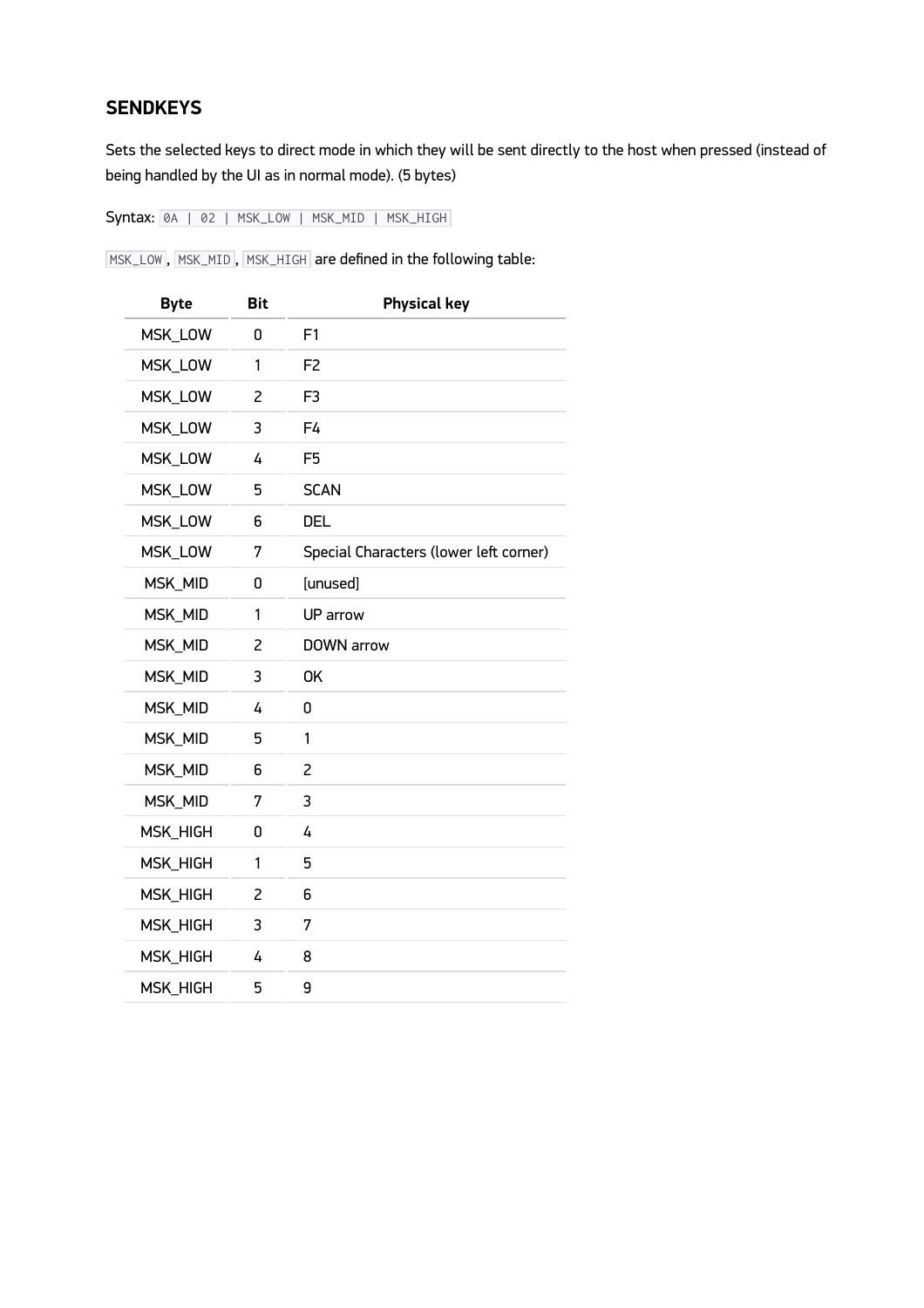### **PASSWORD**

Sets selected fields to the "password style" input fields. In case the user of theTerminal enters some text to these fields, asterisks (\*) will appear on the terminal screen (5 bytes).

Syntax: 0A | 04 | P1 | P2 | P3

Up to 3 fields can be made "password style" by using this command once.

P1 - Position of the first field that will become "password style" input field.

P2 - Position of the second field that will become "password style" input field (value 255 means "not used").

P3 - Position of the third field that will become "password style" input field (value 255 means "not used").

### **SHIFT\_STATE**

Sets or resets the Shift state (5 bytes).

Syntax: 0A | 08 | SHIFT | 00 | 00

SHIFT - 0x00 shift OFF

any other value switches Shift ON.

#### **SERIAL\_TOUT**

Not implemented.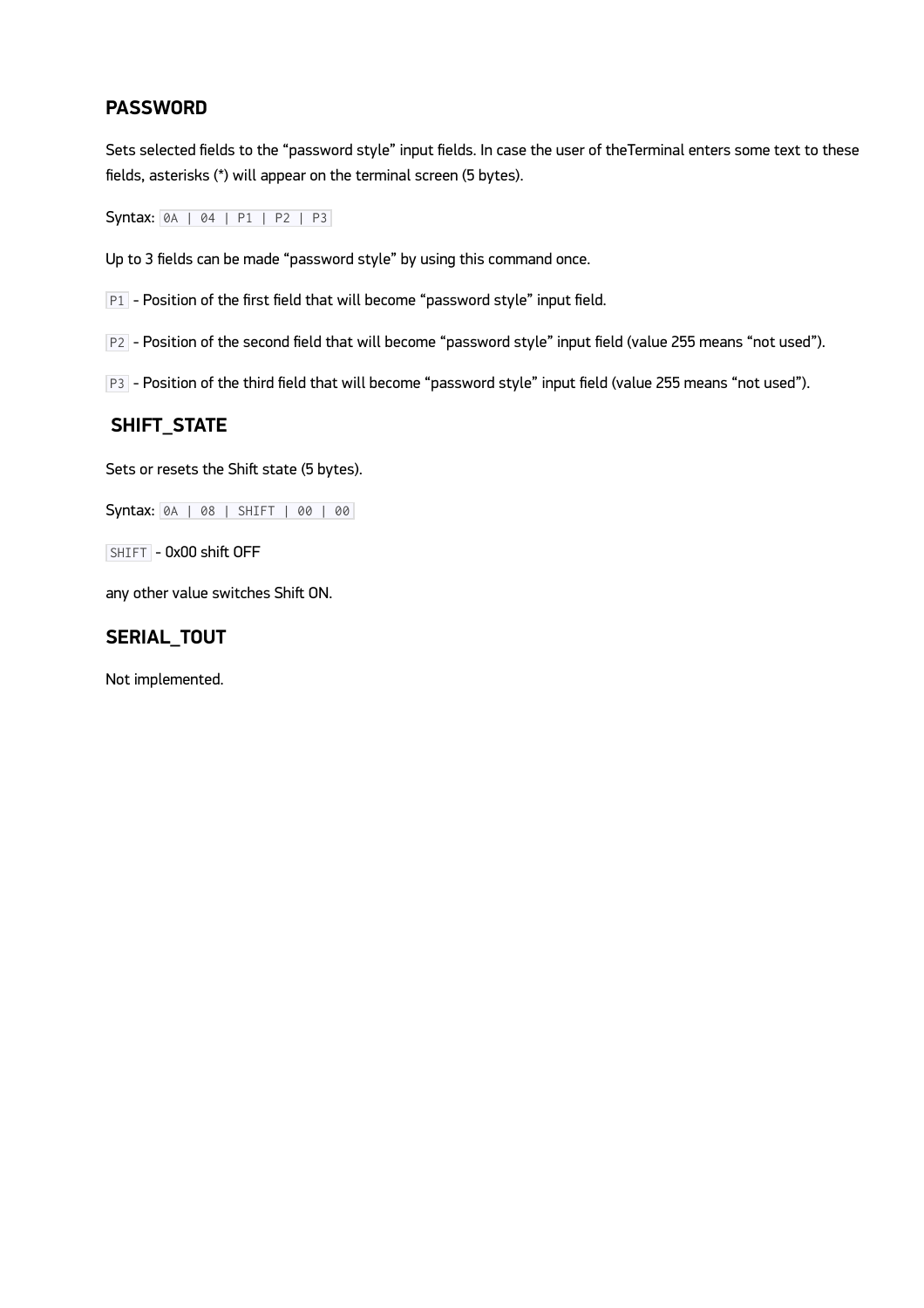## **NEW\_RFID\_FIELD**

Defines a new RFID input field on the screen (6 bytes).

Syntax: 0B | POS | L | STYLE | FIRST | LAST

POS - Starting point of the field (0 - 239).

 $\boxed{\square}$  - Field length (1 - 63).

STYLE - Field parameters.

FIRST - First block of memory that will be read from the RFID tag.

LAST - Last block of memory that will be read from the RFID tag.

The priority of this command is equal to the NEW\_FIELD command. This affects the order of execution of commands within one message frame.

STYLE bits can be set or cleared to enable or disable the function.

| <b>Bit</b> | <b>Name</b>    | <b>Description</b>                                                                                                                                                                                                                                                   |
|------------|----------------|----------------------------------------------------------------------------------------------------------------------------------------------------------------------------------------------------------------------------------------------------------------------|
| 0          | SND_ENTER      | Field is sent to HOST by pressing the OK key on this field.                                                                                                                                                                                                          |
|            | NO_SEND        | Field is not sent if the SND_ALL command occurs, unless the field<br>itself gave the SND_ALL command.                                                                                                                                                                |
| 2          | SND_ALL        | All fields in the form (except NO_SEND fields) are sent to the host<br>when the OK key is prssed on this field.                                                                                                                                                      |
| 3          | TAG_ID         | The unique ID of the RFID tag is read and copied to this field. HEX to<br>ASCII conversion is performed on this data. FIRST and LAST bytes are<br>ignored if this bit is set.                                                                                        |
| 4          | FLD_LINE       | Field is underlined (                                                                                                                                                                                                                                                |
| 5          | FLD_READER     | Field can be filled with RFID scanner data.                                                                                                                                                                                                                          |
| 6          | READER_DEFAULT | If another field is active and it has not the FLD_READER bit set, the<br>RFID scanner is activated and the data goes to this field automatically,<br>even if the active field is not an RFID field itself. Only one<br>READER_DEFAULT field can be defined per form. |
| 7          | FLD_ACTIVE     | This field will be set active                                                                                                                                                                                                                                        |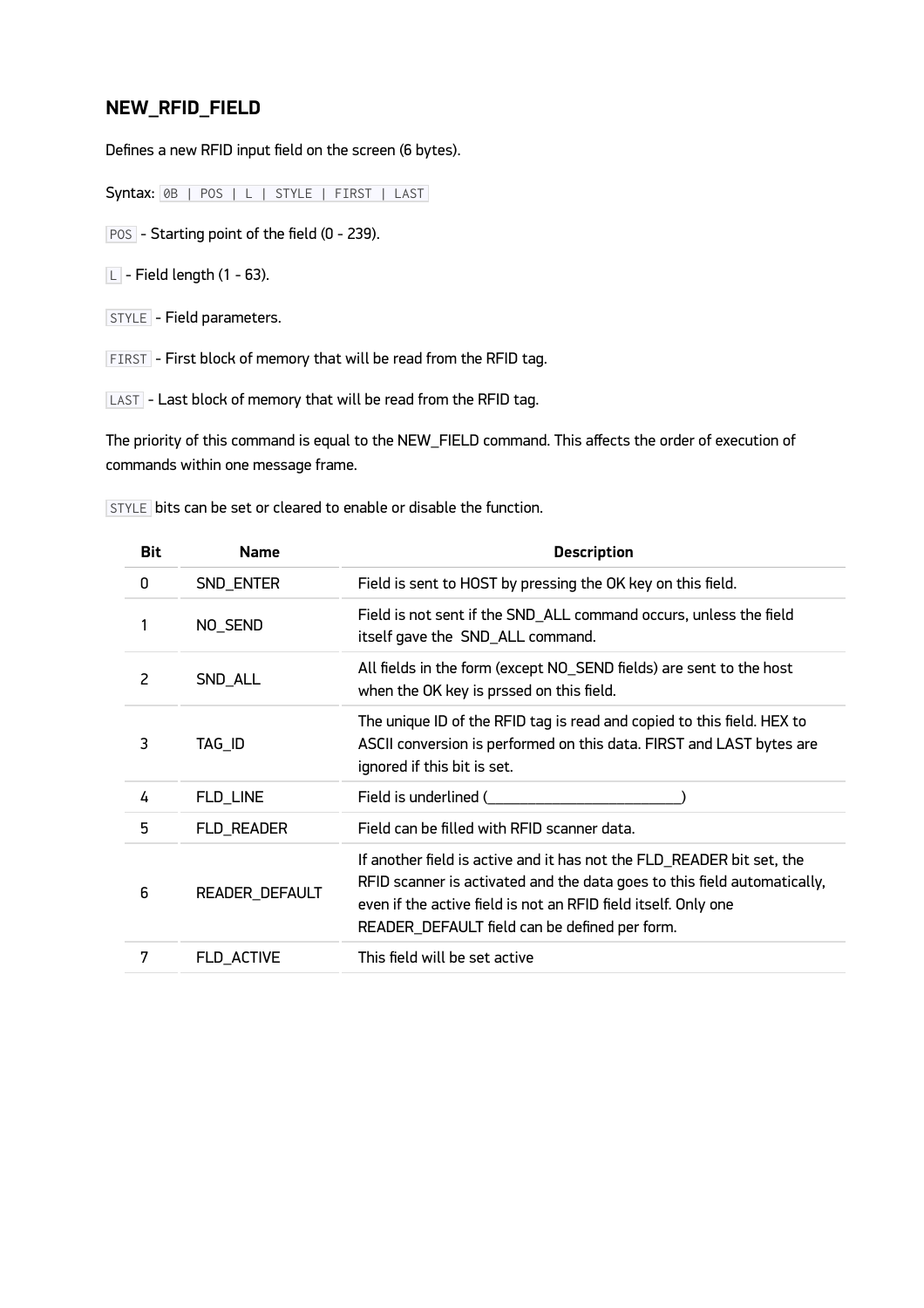| SND_ENTER   | SND_ALL | <b>FLD_READER</b> | <b>Description</b>                                                                                                                                                                                                           |
|-------------|---------|-------------------|------------------------------------------------------------------------------------------------------------------------------------------------------------------------------------------------------------------------------|
| 0           | 0       | 0                 | Field cannot be read with an RFID reader. If the<br>user presses the OK key on this field, nothing is<br>sent to the server, only the focus moves to the<br>next field.                                                      |
| 0           | 0       | 1                 | Field can be read with an RFID reader, but the data<br>is not automatically sent to the server. If the user<br>presses the OK key on this field, nothing is sent to<br>the server, only the focus moves to the next field.   |
| $\mathbf 0$ | 1       | 0                 | Unused. The Terminal acts as if SND_ENTER bit is<br>set.                                                                                                                                                                     |
| 0           | 1       | 1                 | Unused. The Terminal acts as if SND_ENTER bit is<br>set.                                                                                                                                                                     |
| 1           | 0       | 0                 | Field cannot be read with an RFID reader. In case<br>the user presses the OK key on this field, it is sent<br>to the server.                                                                                                 |
| 1           | 0       | 1                 | Field is automatically sent to the server either by<br>reading data from the RFID reader or by pressing<br>the OK key on this field.                                                                                         |
| 1           | 1       | 0                 | Field cannot be read with an RFID reader. In case<br>the user presses the OK key on this field, all the<br>fields on this form are sent to the server, except<br>fields marked as NO_SEND.                                   |
| 1           | 1       | 1                 | All the fields on the form (except the NO_SEND<br>fields) are sent to the server either by reading data<br>from the RFID reader or by pressing the OK key on<br>this field, even if the NO_SEND bit is set on this<br>field. |

SND\_ENTER , SND\_ALL and FLD\_READER combinations:

#### **RFID\_READ\_PAGES**

Reads data from an RFID tag (3 bytes).

Syntax: 0C | FIRST | LAST

FIRST - First block of memory that will be read from the RFID tag.

LAST - Last block of memory that will be read from the RFID tag.

The Terminal activates its RFID scanner after getting this command. The scanner remains ON until a tag has been successfully read or until the timeout specified in the configuration file expires. This command does not interact with the terminal display.

In case the RFID tag read succeeds, the Terminal sends the data to the Host using RFID\_DATA command.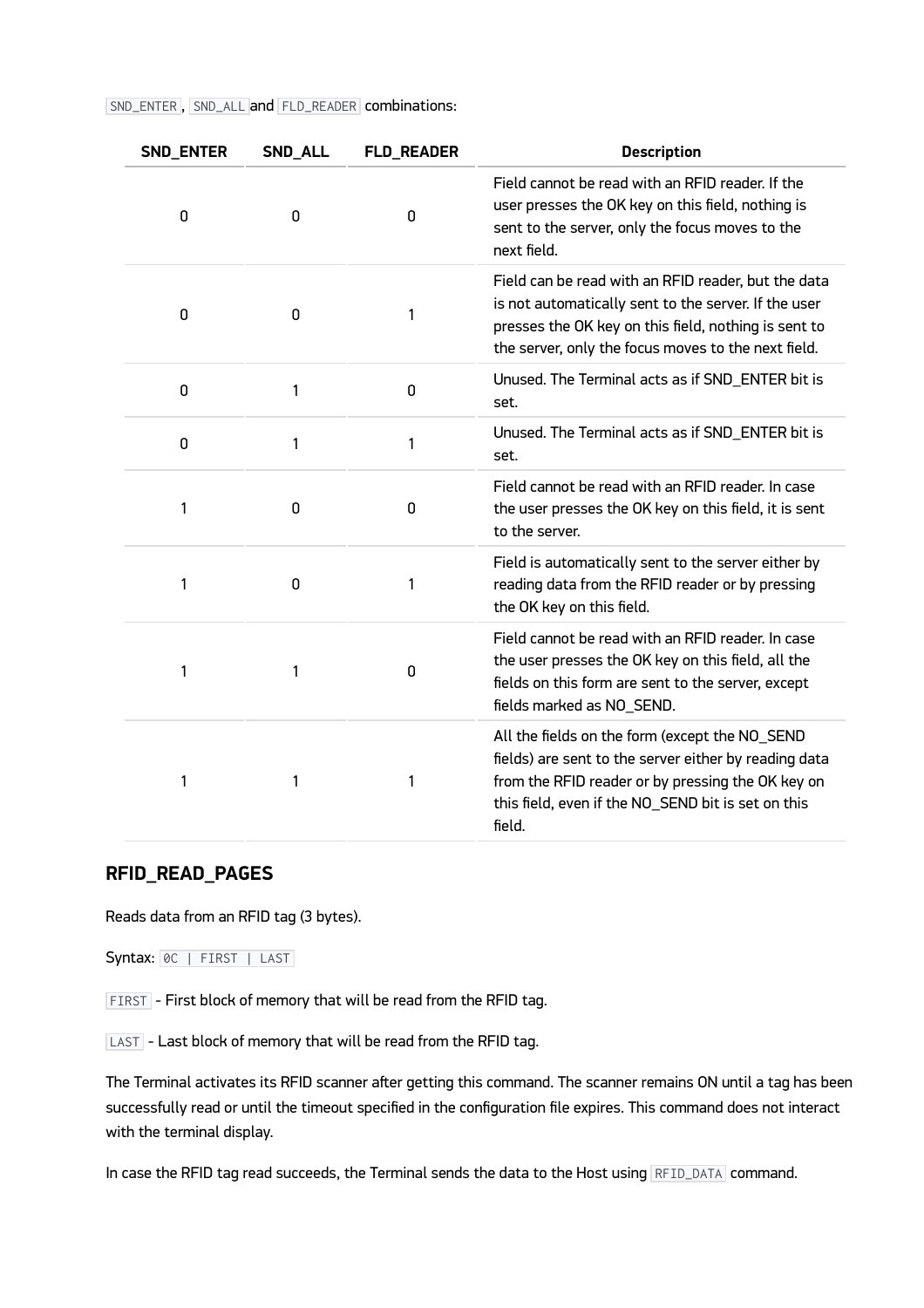### **LINEFEED**

Moves the cursor to the beginning of next line (1 byte).

Syntax: 0D

## **MOVE\_CURSOR**

Moves the cursor to the selected position (2 bytes).

Syntax: 0E | POS

POS - New cursor position (0...239).

### **NEW\_FIELD**

Defines a new input field on the screen (4 bytes).

Syntax: 0F | POS | L | STYLE

POS - Starting point of the field (0 - 239).

 $\boxed{\square}$  - Field length (1 - 63).

STYLE - Field parameters.

STYLE bits can be set or cleared to enable or disable the function.

| <b>Bit</b> | <b>Name</b>    | <b>Description</b>                                                                                                                                                                                                                                                   |
|------------|----------------|----------------------------------------------------------------------------------------------------------------------------------------------------------------------------------------------------------------------------------------------------------------------|
| 0          | SND_ENTER      | Field is sent to HOST by pressing the OK key on this field.                                                                                                                                                                                                          |
|            | NO_SEND        | Field is not sent if the SND_ALL command occurs, unless the field<br>itself gave the SND_ALL command.                                                                                                                                                                |
| 2          | SND_ALL        | All fields in the form (except NO_SEND fields) are sent to the host<br>when the OK key is pressed on this field.                                                                                                                                                     |
| 3          | TAG_ID         | The unique ID of the RFID tag is read and copied to this field. HEX to<br>ASCII conversion is performed on this data. FIRST and LAST bytes are<br>ignored if this bit is set.                                                                                        |
| 4          | FLD_LINE       | Field is underlined (                                                                                                                                                                                                                                                |
| 5          | FLD_READER     | Field can be filled with RFID scanner data.                                                                                                                                                                                                                          |
| 6          | READER_DEFAULT | If another field is active and it has not the FLD_READER bit set, the<br>RFID scanner is activated and the data goes to this field automatically,<br>even if the active field is not an RFID field itself. Only one<br>READER_DEFAULT field can be defined per form. |
| 7          | FLD_ACTIVE     | This field will be set active                                                                                                                                                                                                                                        |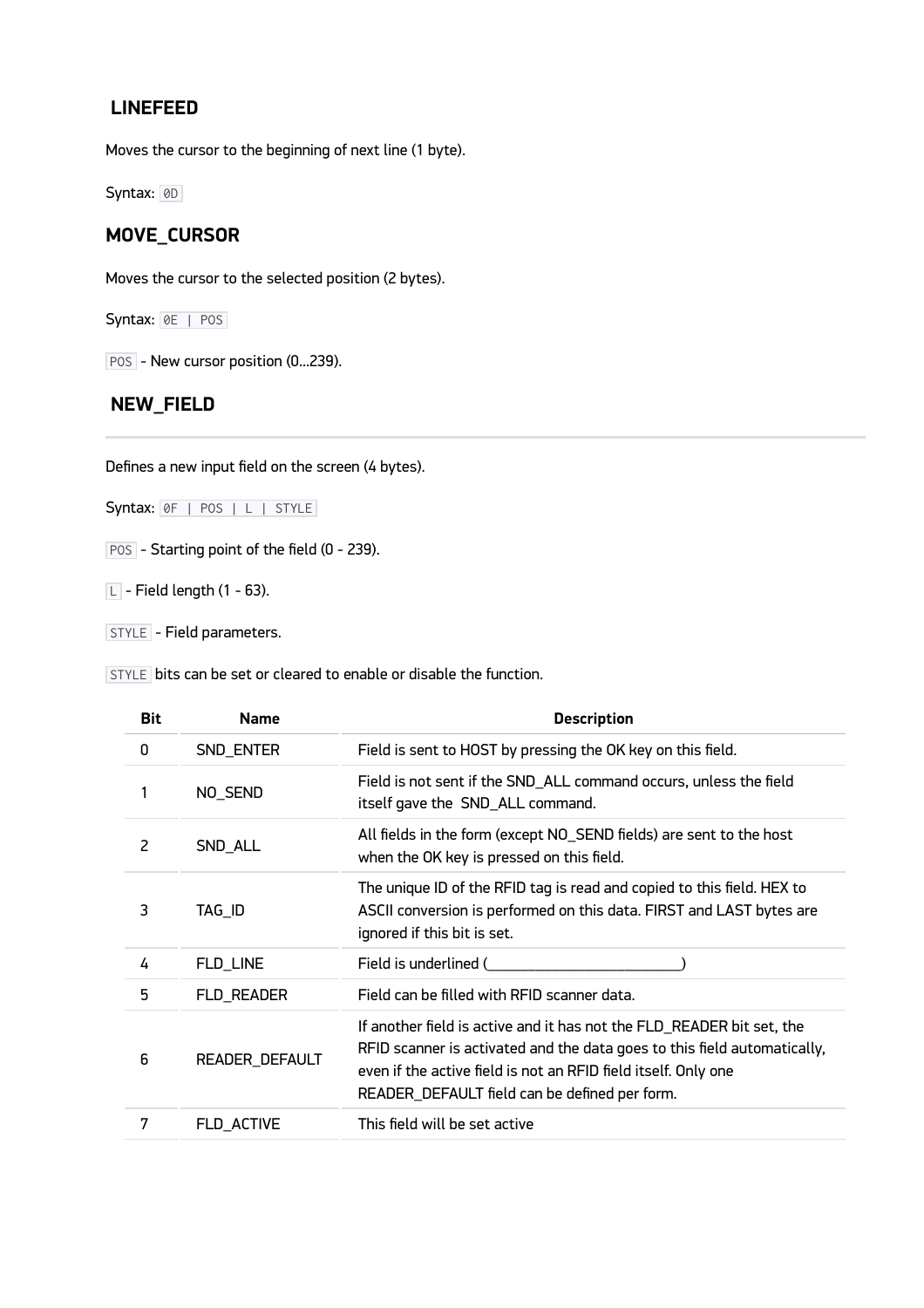## SND\_ENTER , SND\_ALL and FLD\_READER combinations:

| SND_ENTER | SND_ALL | <b>FLD_READER</b> | <b>Description</b>                                                                                                                                                                                                                                    |
|-----------|---------|-------------------|-------------------------------------------------------------------------------------------------------------------------------------------------------------------------------------------------------------------------------------------------------|
| 0         | 0       | 0                 | Field cannot be filled with data from laser- or<br>external scanner. If the user presses the OK key on<br>this field, nothing is sent to the server, only the<br>focus moves to the next field.                                                       |
| 0         | 0       | 1                 | Field can be filled with data from laser- or external<br>scanner, but the data is not automatically sent to<br>the server. If the user presses the OK key on this<br>field, nothing is sent to the server, only the focus<br>moves to the next field. |
| 0         | 1       | 0                 | Unused. The Terminal acts as if SND_ENTER bit is<br>set.                                                                                                                                                                                              |
| 0         | 1       | 1                 | Unused. The Terminal acts as if SND_ENTER bit is<br>set.                                                                                                                                                                                              |
| 1         | 0       | 0                 | Field cannot be filled with data from laser- or<br>external scanner. In case the user presses the OK<br>key on this field, the data entered by the user via<br>terminal keyboard is sent to the server.                                               |
| 1         | 0       | 1                 | Field is automatically sent to the server either by<br>reading data from laser- or external scanner or by<br>pressing the OK key on this field.                                                                                                       |
| 1         | 1       | 0                 | Field cannot be filled with data from laser- or<br>external scanner. In case the user presses the OK<br>key on this field, all the fields on this form are sent<br>to the server, except fields marked as NO_SEND.                                    |
| 1         | 1       | 1                 | All the fields on the form (except the NO_SEND<br>fields) are sent to the server either by reading data<br>from laser- or external scanner or by pressing the<br>OK key on this field, even if the NO_SEND bit is<br>set on this field.               |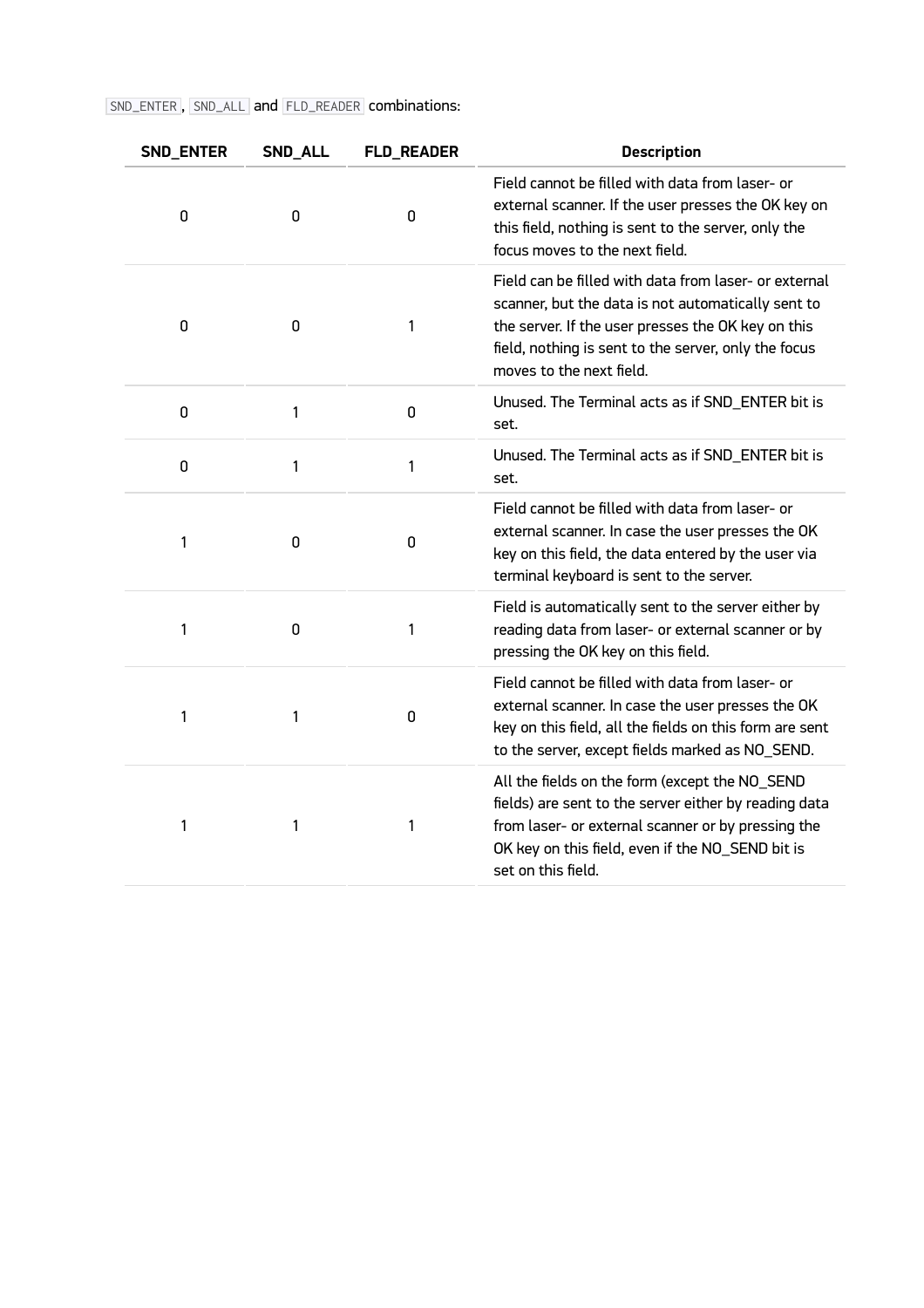## **BEEP\_EX**

Generates a beep sequence with specified durations of beep and delay (2 + L bytes).

Syntax: 10 | L | BEEP\_ON | BEEP\_OFF |

Length of BEEP\_ON and BEEP\_OFF duration bytes.

BEEP\_ON - Beep ON duration (DURATION = BEEP\_ON \* 10 ms).

BEEP\_OFF - Beep OFF duration (DURATION = BEEP\_OFF \* 10 ms).

## **MODIFY\_FIELD**

Modifies field attributes (3 bytes).

Syntax: 11 | POS | FCMD

POS - Field position (0...239).

FCMD - Action to be taken on this field.

Bits of FCMD are defined as follows:

| <b>Name</b> | <b>Description</b>                              |
|-------------|-------------------------------------------------|
| FLD_REMOVE  | Removes the field                               |
| FLD_CLEAR   | Clears the field (also clears locked fields)    |
| [Reserved]  | [Reserved]                                      |
| FLD_LOCK    |                                                 |
| [Reserved]  | [Reserved]                                      |
| [Reserved]  | [Reserved]                                      |
| [Reserved]  | [Reserved]                                      |
| FLD_ACTIVE  | Activates the field (focus moves to this field) |
|             |                                                 |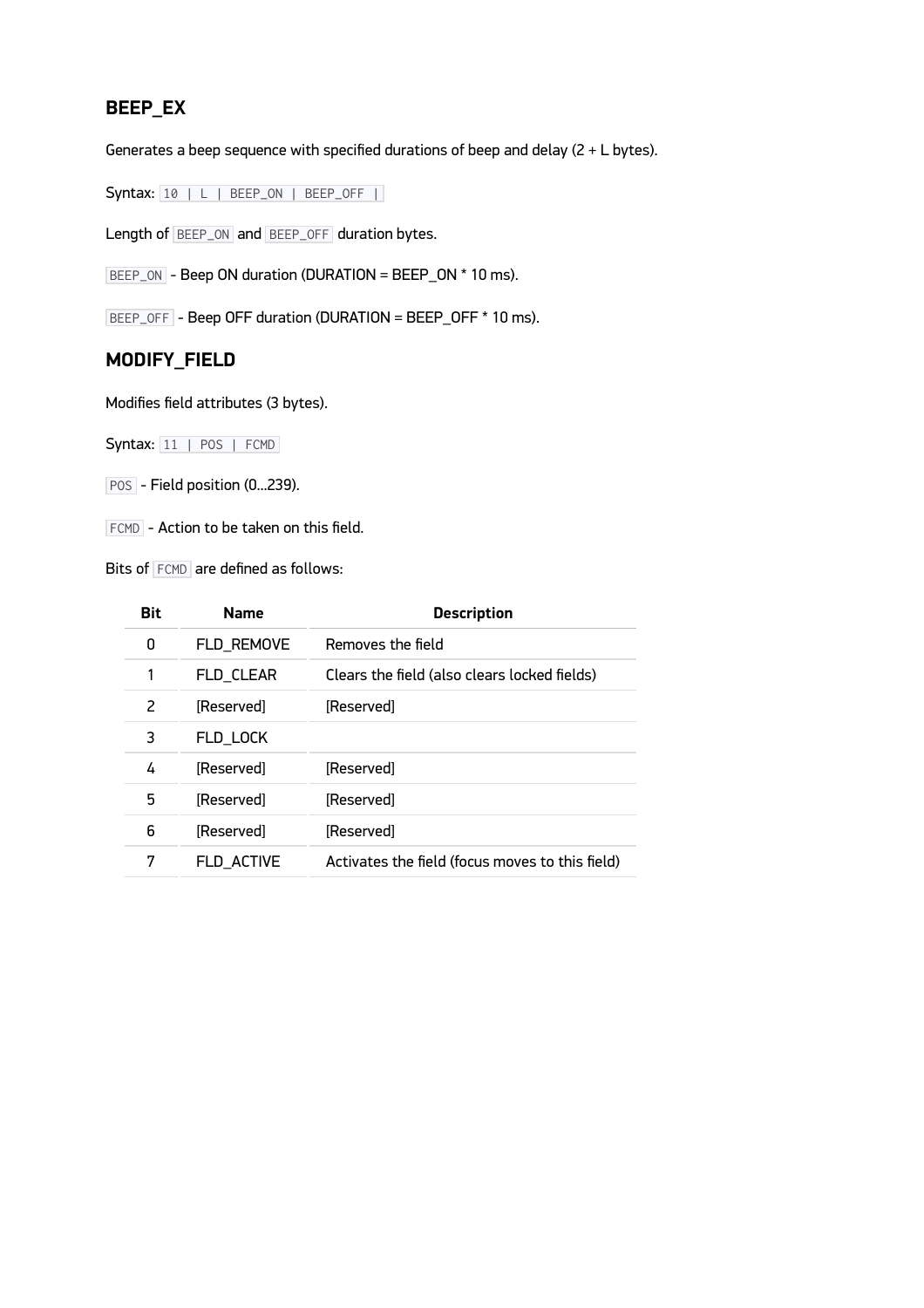## **CLEAR**

Clears fields and/or static text from the display (4 bytes).

Syntax: 12 | CCMD | POS\_START | POS\_STOP

CCMD - Flags describing the clearing process.

POS\_START - First position on the screen to be cleared (0...239).

POS\_STOP - Last position on the screen to be cleared (0...239).

Bits of CCMD are defined as follows:

| <b>Bit</b> | <b>Name</b>   | <b>Description</b>                                                                             |
|------------|---------------|------------------------------------------------------------------------------------------------|
| 0          | CLEAR_TXT     | Removes static text from POS_START to POS_STOP (including<br>POS_START and POS_STOP positions) |
|            | CLEAR_FLD     | Removes any fields that intersect with the region<br>POS_STARTPOS_STOP                         |
| 2          | CLEAR_FLDDATA | Clears field data from POS_START to POS_STOP                                                   |
| 3          | [Reserved]    | [Reserved]                                                                                     |
| 4          | [Reserved]    | [Reserved]                                                                                     |
| 5          | [Reserved]    | [Reserved]                                                                                     |
| 6          | [Reserved]    | [Reserved]                                                                                     |
| 7          | [Reserved]    | [Reserved]                                                                                     |
|            |               |                                                                                                |

### **SET\_VIEW**

Sets the viewing window.

```
Syntax: 13 | ROW
```
ROW - Selects the virtual display row number that will be placed to the first row on the physical display (0...4).

#### **POPUP**

Displays a message to the user in a separate pop-up window.

#### Syntax:  $14 \mid L$  | TEXT

 $\boxed{\text{L}}$  - Length of text.

TEXT - Text to be displayed in the pop-up window. May include the cursor control commands ( TAB , LINEFEED and MOVE\_CURSOR ).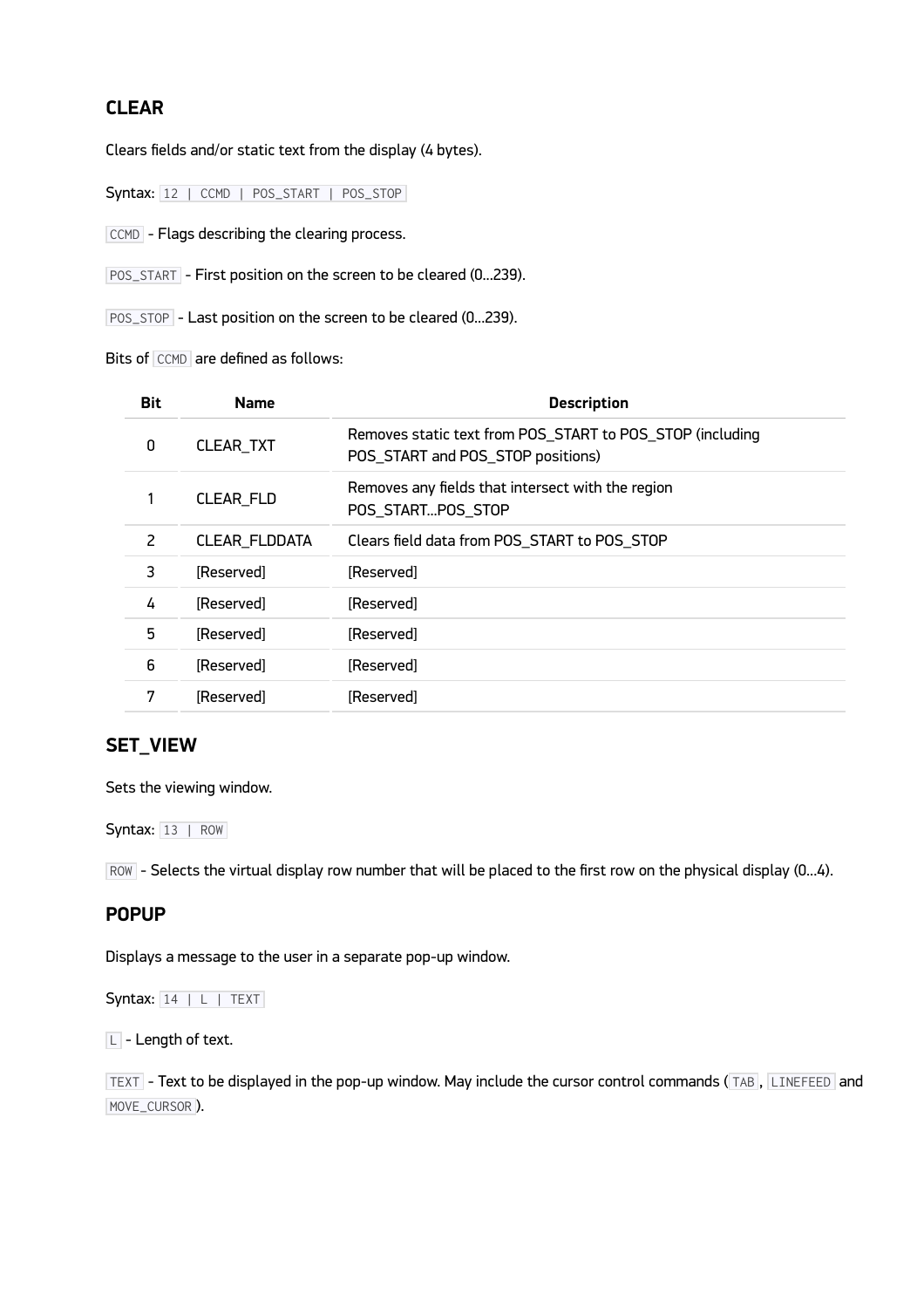## **FIELD\_TEXT**

Fills (presets) the field with text  $(3 + L)$  bytes).

Syntax: 16 | POS | L | TEXT

POS - Position of field to be filled.

 $\boxed{\square}$  - Length of text.

TEXT - Text to the field.

#### **BUTTON**

Creates a "button style" input field  $(3 + L)$  bytes).

 $Syntax: 17 | POS | L | TEXT$ 

This command will create a locked input field that will be preset with text.

POS - Position of button (0...239).

 $L$  - Length of "button style" input field.

TEXT - Text for the button.

### **SEND\_PING**

Request the Terminal to start sending PING requests to the Host periodically.

Syntax: 18 | DELAY

DELAY - Delay in seconds (1...99) or 0 for stopping periodical PING requests.

Note that the "new style" of PING behaviour is to send the PING requests periodically until the Host disables it by sending the PING command with parameter DELAY = 0.

#### **WRITE\_SERIAL**

Not implemented.

#### **READ\_SERIAL**

Not implemented.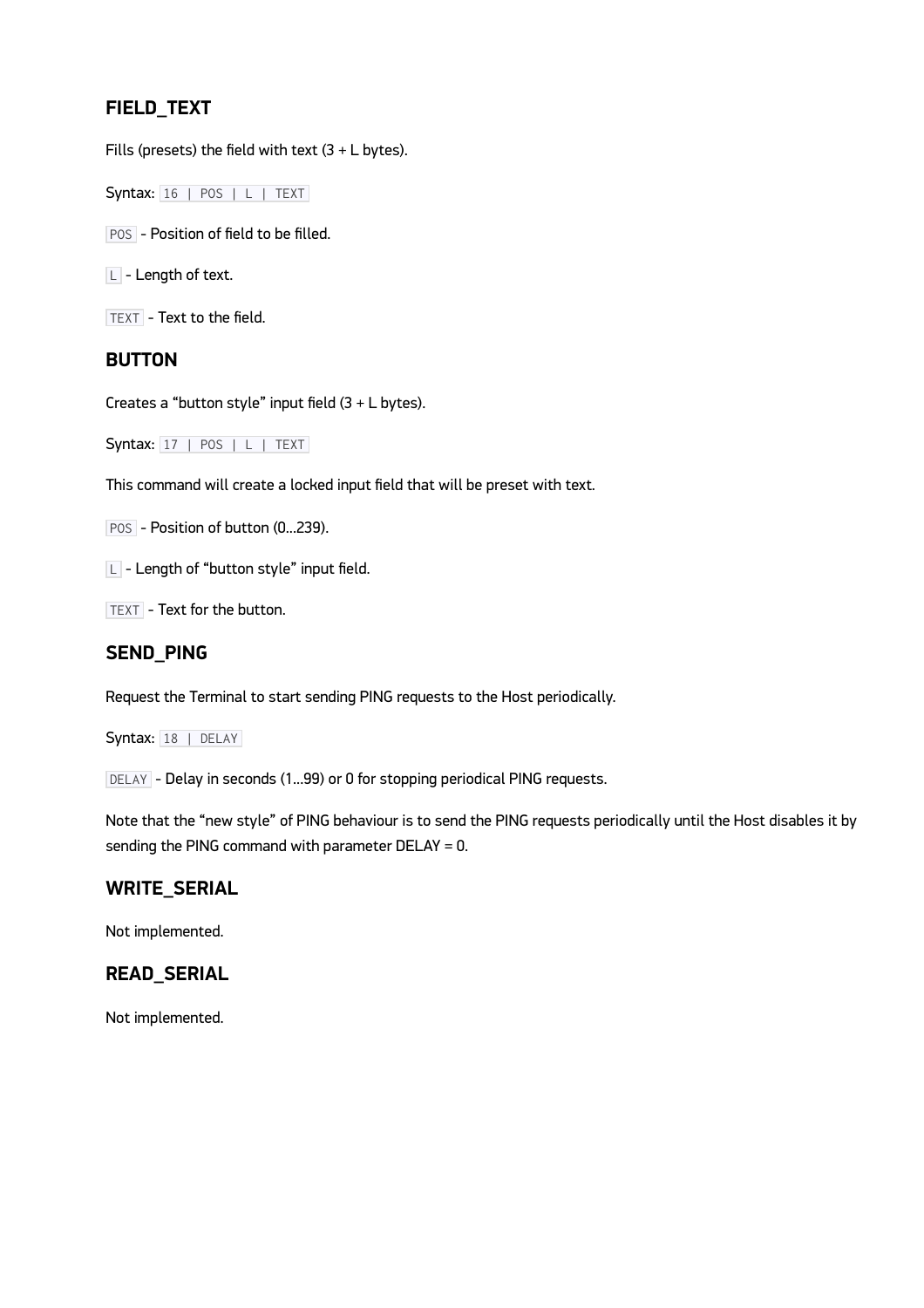## **NEW\_FIELD\_EX**

Defines a new input field on the screen (4 bytes).

Syntax: 1B | POS | L | STYLE

POS - Starting point of the field (0 - 239).

 $L$  - Field length (1 - 63).

STYLE - Field parameters.

STYLE bits can be set or cleared to enable or disable the function.

| <b>Bit</b> | <b>Name</b>    | <b>Description</b>                                                                                                                                                                                                                                                                                                                     |
|------------|----------------|----------------------------------------------------------------------------------------------------------------------------------------------------------------------------------------------------------------------------------------------------------------------------------------------------------------------------------------|
| 0          | SND_ENTER      | Field is sent to HOST by pressing the OK key on this field.                                                                                                                                                                                                                                                                            |
|            | NO_SEND        | Field is not sent if the SND_ALL command occurs, unless the field<br>itself gave the SND_ALL command.                                                                                                                                                                                                                                  |
| 2          | SND_ALL        | All fields in the form (except NO_SEND fields) are sent to the host<br>when the OK key is pressed on this field.                                                                                                                                                                                                                       |
| 3          | [Reserved]     |                                                                                                                                                                                                                                                                                                                                        |
| 4          | <b>OVR</b>     | Overwrite mode. When OVR bit is set and the field becomes active, all<br>the field data will become 'selected' and will be overwritten when new<br>data is entered to this field.                                                                                                                                                      |
| 5          | FLD_READER     | Field can be filled with laser- or external BlueTooth scanner data.                                                                                                                                                                                                                                                                    |
| 6          | READER_DEFAULT | Indicates that this field will receive the data from laser- or external<br>scanner from any fields on the form that itself do not have the<br>FLD_READER bit set. Note that only one field on the form can have<br>this bit set! Also note to set the FLD_READER bit of this field,<br>otherwise the READER_DEFAULT bit has no effect. |
| 7          | FLD_ACTIVE     | This field will be set active                                                                                                                                                                                                                                                                                                          |
|            |                |                                                                                                                                                                                                                                                                                                                                        |

SND\_ENTER , SND\_ALL and FLD\_READER combinations: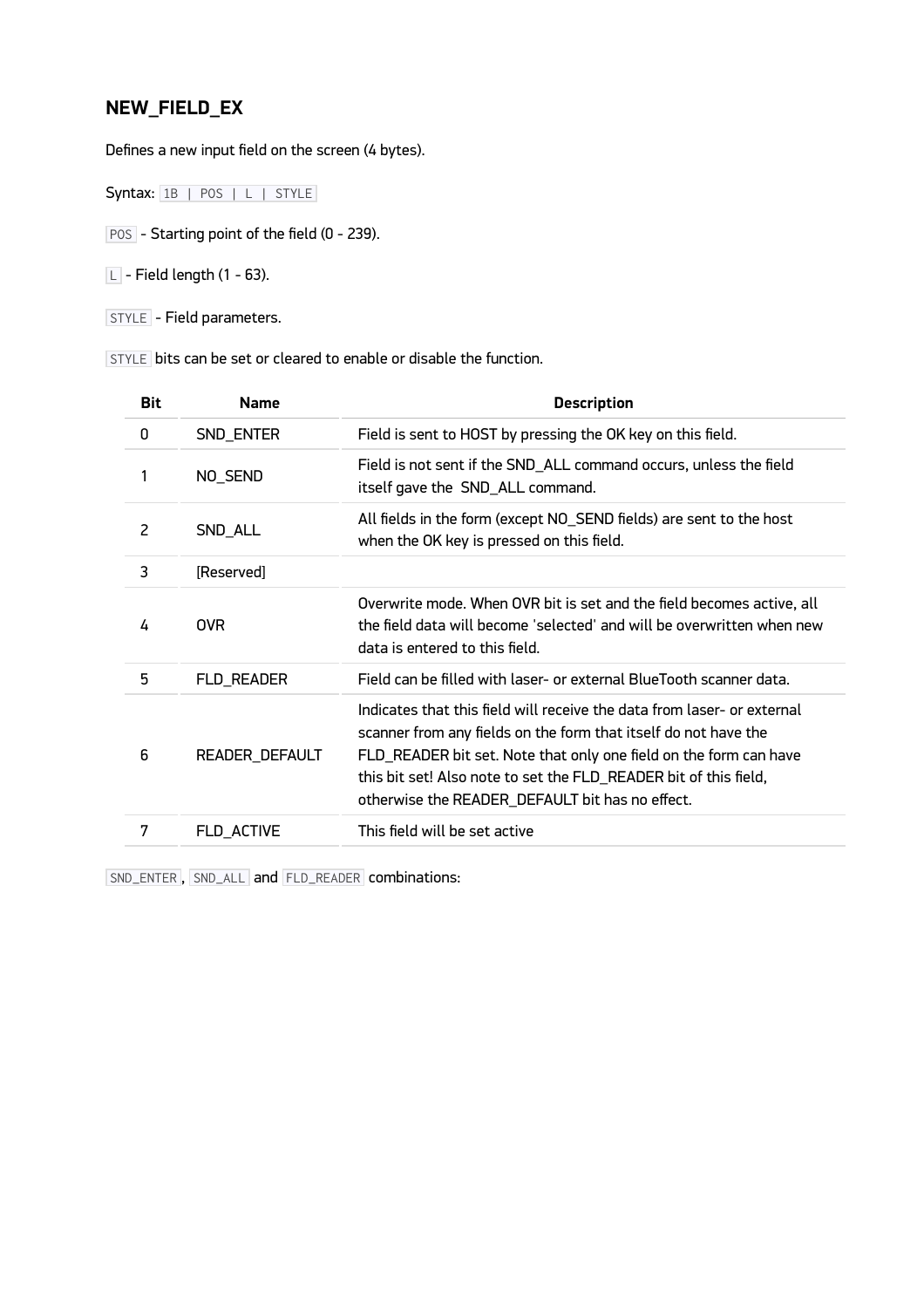| SND_ENTER | SND_ALL | <b>FLD_READER</b> | <b>Description</b>                                                                                                                                                                                                                                    |
|-----------|---------|-------------------|-------------------------------------------------------------------------------------------------------------------------------------------------------------------------------------------------------------------------------------------------------|
| 0         | 0       | 0                 | Field cannot be filled with data from laser- or<br>external scanner. If the user presses the OK key on<br>this field, nothing is sent to the server, only the<br>focus moves to the next field.                                                       |
| 0         | 0       | 1                 | Field can be filled with data from laser- or external<br>scanner, but the data is not automatically sent to<br>the server. If the user presses the OK key on this<br>field, nothing is sent to the server, only the focus<br>moves to the next field. |
| 0         | 1       | 0                 | Unused. The Terminal acts as if SND_ENTER bit is<br>set.                                                                                                                                                                                              |
| 0         | 1       | 1                 | Unused. The Terminal acts as if SND_ENTER bit is<br>set.                                                                                                                                                                                              |
| 1         | 0       | 0                 | Field cannot be filled with data from laser- or<br>external scanner. In case the user presses the OK<br>key on this field, the data entered by the user via<br>terminal keyboard is sent to the server.                                               |
| 1         | 0       | 1                 | Field is automatically sent to the server either by<br>reading data from laser- or external scanner or by<br>pressing the OK key on this field.                                                                                                       |
| 1         | 1       | 0                 | Field cannot be filled with data from laser- or<br>external scanner. In case the user presses the OK<br>key on this field, all the fields on this form are sent<br>to the server, except fields marked as NO_SEND.                                    |
| 1         | 1       | 1                 | All the fields on the form (except the NO_SEND<br>fields) are sent to the server either by reading data<br>from laser- or external scanner or by pressing the<br>OK key on this field, even if the NO_SEND bit is<br>set on this field.               |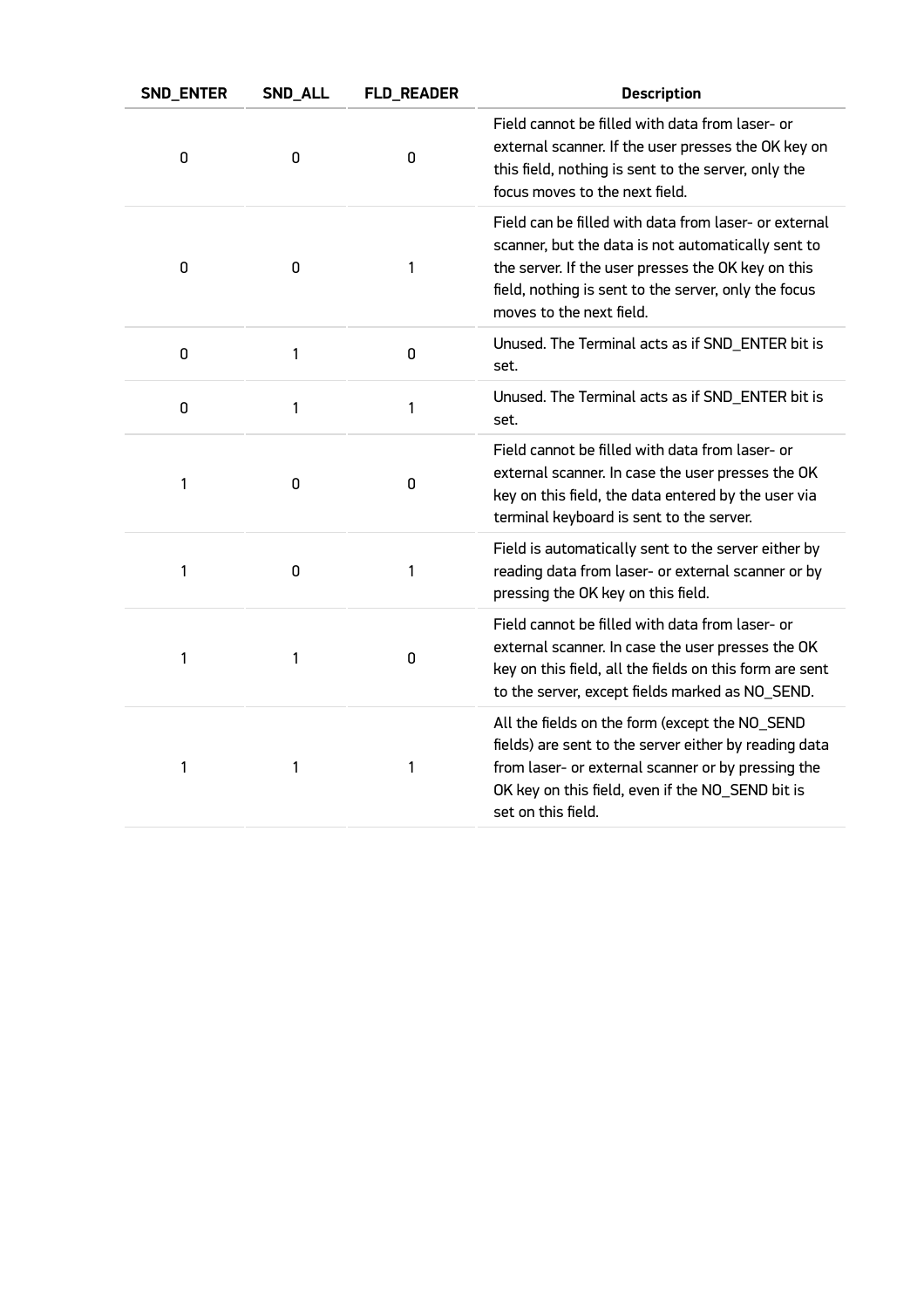## **RECEIVER**

This command makes the Terminal to listen messages from the Host continuously. This mode is meant primarily for sending the pop-up messages and beeps, because other commands can disturb other activities on the Terminal GUI. However, using other commands in receiver mode is not prevented in any way, it is left to the responsibility of the Host application developer to use the commands in a way they do not mess up the GUI.

When **RECEIVER** mode is ON, pop-up messages must be acknowledged as read by the user by pressing the **DEL key** (instead of pressing any key in normal mode). This prevents accidental key press before reading the popup message.

Syntax: 1C | MODE

MODE - Receiver mode.

The MODE byte is defined as follows:

| Value      | <b>Description</b>                                                                                                            |
|------------|-------------------------------------------------------------------------------------------------------------------------------|
|            | RECEIVER mode is OFF                                                                                                          |
| $1$ or $3$ | RECEIVER mode is ON. After receiving an asynchronous message from Host, it will be<br>acknowledged with RECEIVER_ACK message. |
| 2 or 4     | RECEIVER mode is ON. Asynchronous messages from host will not be acknowledged.                                                |

Note that RECEIVER modes 1 and 3 are handled equally by Terminal, as well as modes 2 and 4. The Terminal recognises all these RECEIVER mode values (0, 1, 2, 3 and 4) to be compatible with Host software written for other types of Hand Terminals using proprietary radio link for communication.

#### **FORM\_ID**

Sets an ID for the current form. If the FORM\_ID is defined, it will be included at the beginning of the data part of every FIELD\_DATA message from Terminal to Host. FORM\_ID = 0x0000 will disable the FORM\_ID.

Syntax: 1D | ID\_H | ID\_L

ID\_H - High byte of FORM\_ID

ID\_L - Low byte of FORM\_ID

#### **STATIC\_TEXT**

All bytes >= 0x20 are treated as static text and written to the current cursor position. The cursor position increases by 1 after the operation.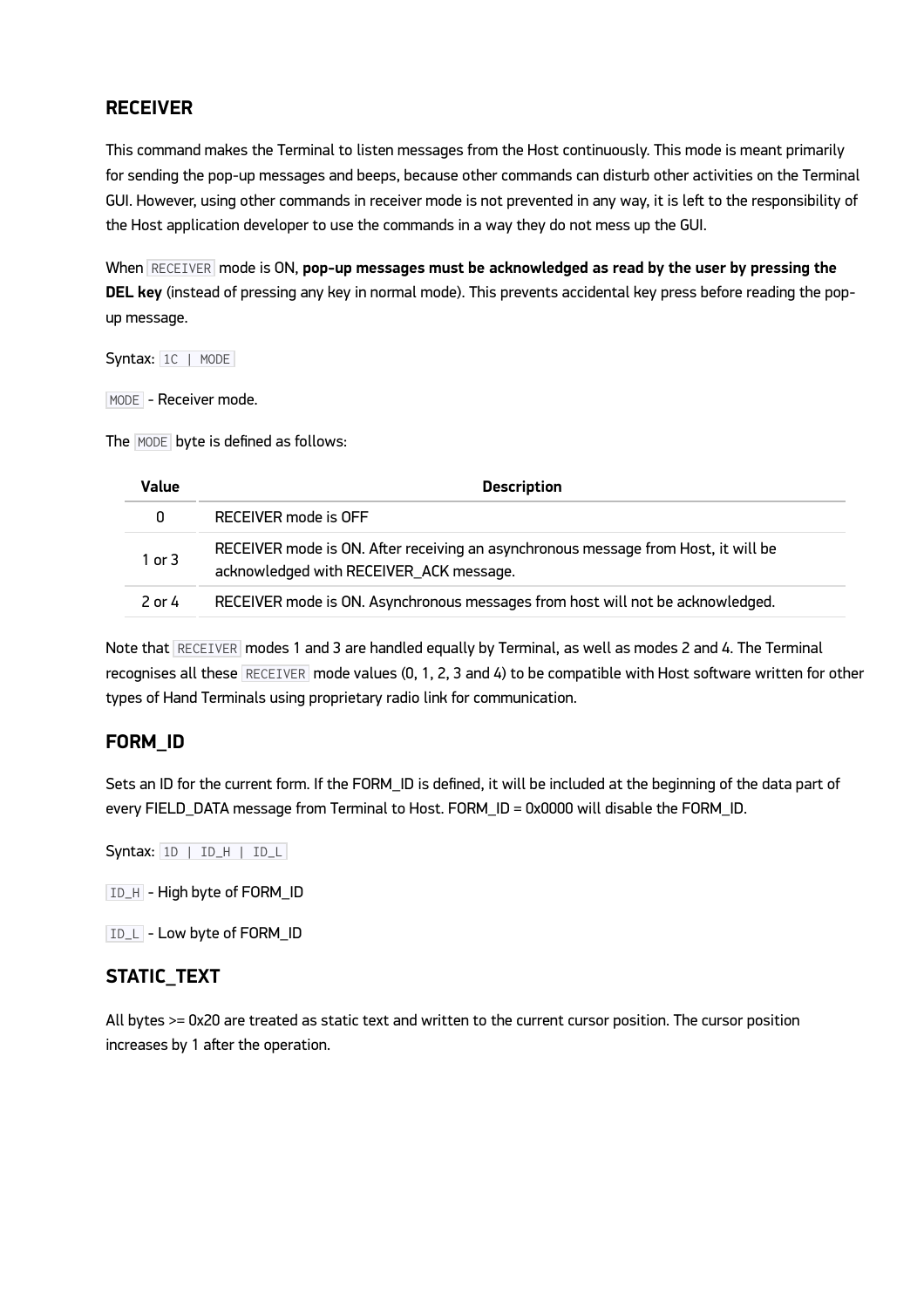# **Message frame structure**

| <b>SOH</b>    | <b>LENGTH</b>     | PREFIX_A         | PREFIX_B                                                                                                                                                                                        | $ID$ $H$ | $ID_L$ | $ID_X$ | <b>DATA</b> | CRC_H | CRC_L |
|---------------|-------------------|------------------|-------------------------------------------------------------------------------------------------------------------------------------------------------------------------------------------------|----------|--------|--------|-------------|-------|-------|
| Field         | Length<br>(bytes) | <b>Values</b>    |                                                                                                                                                                                                 |          |        |        |             |       |       |
| SOH           | 1                 |                  | Start of header (fixed value 0x01)                                                                                                                                                              |          |        |        |             |       |       |
| <b>LENGTH</b> | 1                 |                  | Number of bytes located in DATA field                                                                                                                                                           |          |        |        |             |       |       |
| PREFIX_A      | 1                 |                  | bit 0 - "1" indicates that message is repeated by a repeater                                                                                                                                    |          |        |        |             |       |       |
|               |                   |                  | bit 1 - "0" indicates that message goes from terminal to Host                                                                                                                                   |          |        |        |             |       |       |
|               |                   |                  | bit 2 - "0" when receiver mode is ON, "1" when receiver mode is OFF                                                                                                                             |          |        |        |             |       |       |
|               |                   | terminal.        | bit 3 - "0" Normal message, transaction has been started from the hand                                                                                                                          |          |        |        |             |       |       |
|               |                   |                  | bit 4-7 - Value indicates the field strength of the radio signal                                                                                                                                |          |        |        |             |       |       |
| PREFIX_B      | 1                 |                  | bit 0-3 - Message number (015). Incremented by 1 after a successful<br>transaction                                                                                                              |          |        |        |             |       |       |
|               |                   |                  | bit 4-6 - Terminal battery level                                                                                                                                                                |          |        |        |             |       |       |
|               |                   | bit 7 - Reserved |                                                                                                                                                                                                 |          |        |        |             |       |       |
| ID_H          | 1                 |                  | High byte of the terminal serial number                                                                                                                                                         |          |        |        |             |       |       |
| $ID_L$        | 1                 |                  | Low byte of the terminal serial number                                                                                                                                                          |          |        |        |             |       |       |
| $ID_X$        | 1                 |                  | Extra ID, that can be set by user                                                                                                                                                               |          |        |        |             |       |       |
| <b>DATA</b>   |                   |                  | Contains actual data and the commands. ASCII values from 0x0E  0x1F<br>are reserved for the commands and should not be sent within a command if<br>the protocol specifications states otherwise |          |        |        |             |       |       |
| CRC_H         | 1                 |                  | High byte of the checksum                                                                                                                                                                       |          |        |        |             |       |       |
| CRC_L         | 1                 |                  | Low byte of the checksum                                                                                                                                                                        |          |        |        |             |       |       |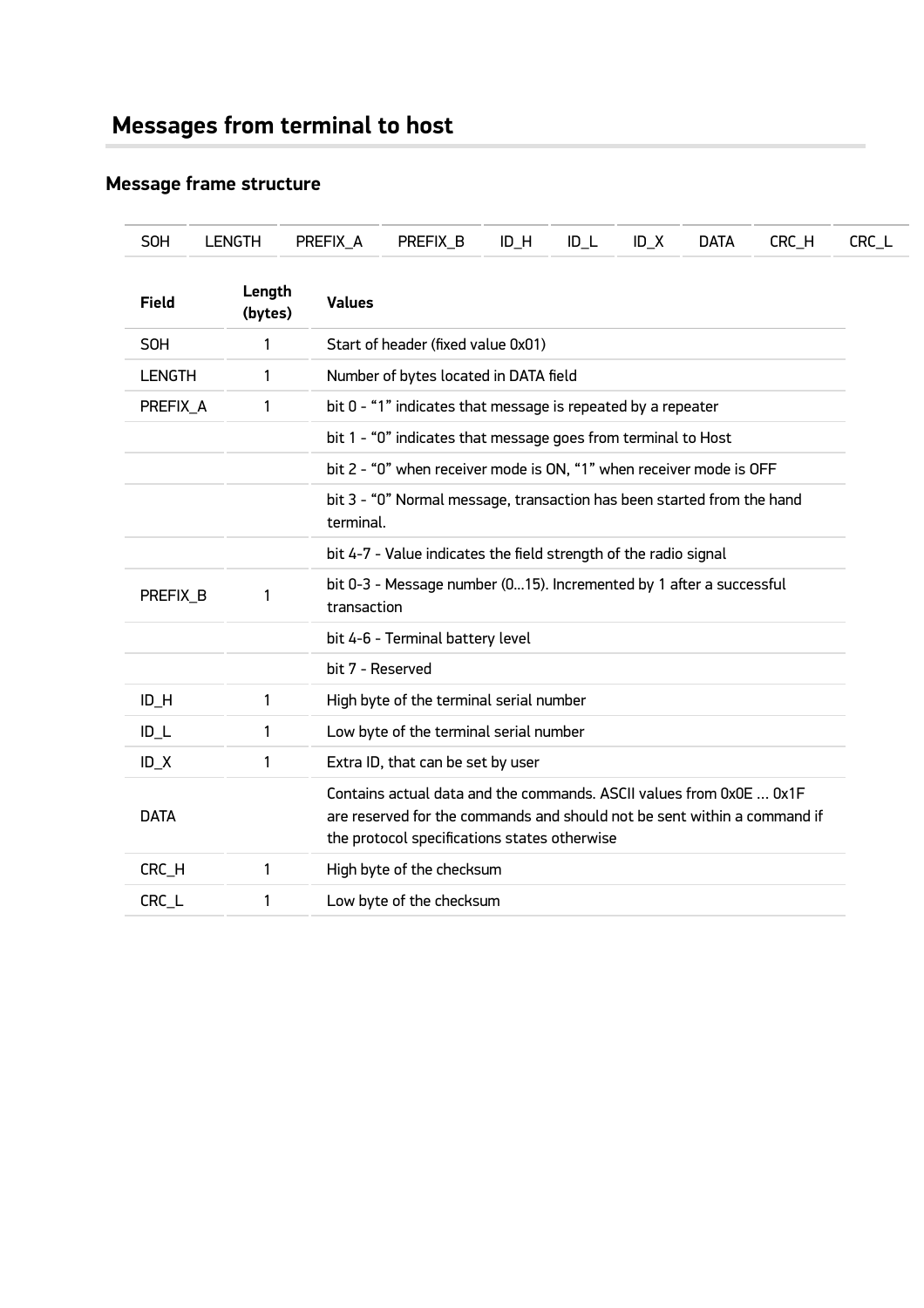## **List of commands**

| <b>CmdCode</b> | Command<br><b>Name</b> | Length<br>(bytes) | <b>Syntax</b>                  | <b>Description</b>                                                                                                      |
|----------------|------------------------|-------------------|--------------------------------|-------------------------------------------------------------------------------------------------------------------------|
| 0x0A<br>0x01   | <b>KEYSTROKE</b>       | 3                 | 0A 01<br><b>KEY</b>            | User pressed KEY that was previously set<br>to Direct Mode                                                              |
| 0x0C           | RFID_DATA              | $2 + L$           | OC <sub>1</sub><br><b>DATA</b> | Data read from the RFID tag's memory.                                                                                   |
| 0x10           | FIELD_DATA             | $3+L$             | <b>10 POS</b><br>L DATA        | Field data from the terminal                                                                                            |
| 0x11           | SERIAL_DATA            | $2 + L$           | 11L<br><b>DATA</b>             | Not implemented                                                                                                         |
| 0x18           | <b>PING</b>            | 1                 | 18                             | The terminal sends this command after<br>DELAY has expired since receiving the<br>SEND_PING command from the host.      |
| 0x1C           | RECEIVER_ACK           | 1                 | 1 <sup>C</sup>                 | Terminal has received a message from the<br>HOST that was sent independently while<br>the terminal was in RECEIVER mode |
| 0x1D           | FORM_ID                | 3                 | 1D<br>$ID$ $H$<br>$ID_L$       | If FORM_ID is defined by the host, the<br>terminal includes the FORM_ID in every<br>FIELD_DATA command                  |
| [none]         | FUNCTION_KEY           | $2$ or $3$        | 46<br>F_NUM                    | User pressed a Function key.                                                                                            |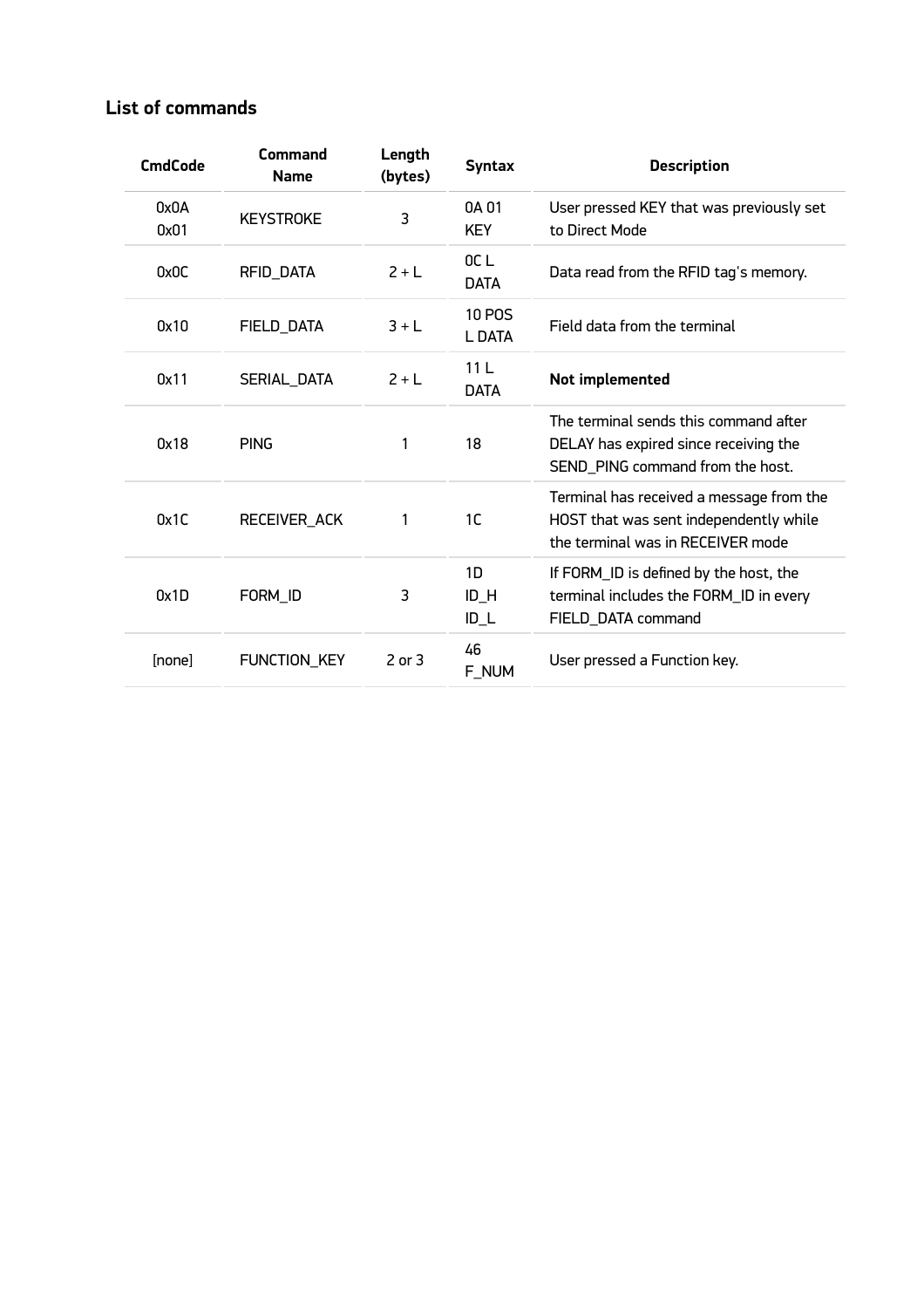## **KEYSTROKE**

Terminal reports that user pressed a key that was previously set to direct mode by the Host using the SENDKEYS command.

Syntax: 0A | 01 | KEY

 $K$ EY values are defined in the following table:

| <b>KEY Value</b> | <b>Physical key</b>                    |  |  |
|------------------|----------------------------------------|--|--|
| 1                | F1                                     |  |  |
| 2                | F <sub>2</sub>                         |  |  |
| 3                | F <sub>3</sub>                         |  |  |
| 4                | F4                                     |  |  |
| 5                | F <sub>5</sub>                         |  |  |
| 6                | <b>SCAN</b>                            |  |  |
| 7                | <b>DEL</b>                             |  |  |
| 8                | Special Characters (lower left corner) |  |  |
| 9                | [unused]                               |  |  |
| 10               | UP arrow                               |  |  |
| 11               | DOWN arrow                             |  |  |
| 12               | OK                                     |  |  |
| 13               | 0                                      |  |  |
| 14               | 1                                      |  |  |
| 15               | $\overline{c}$                         |  |  |
| 16               | 3                                      |  |  |
| 17               | 4                                      |  |  |
| 18               | 5                                      |  |  |
| 19               | 6                                      |  |  |
| 20               | 7                                      |  |  |
| 21               | 8                                      |  |  |
| 22               | 9                                      |  |  |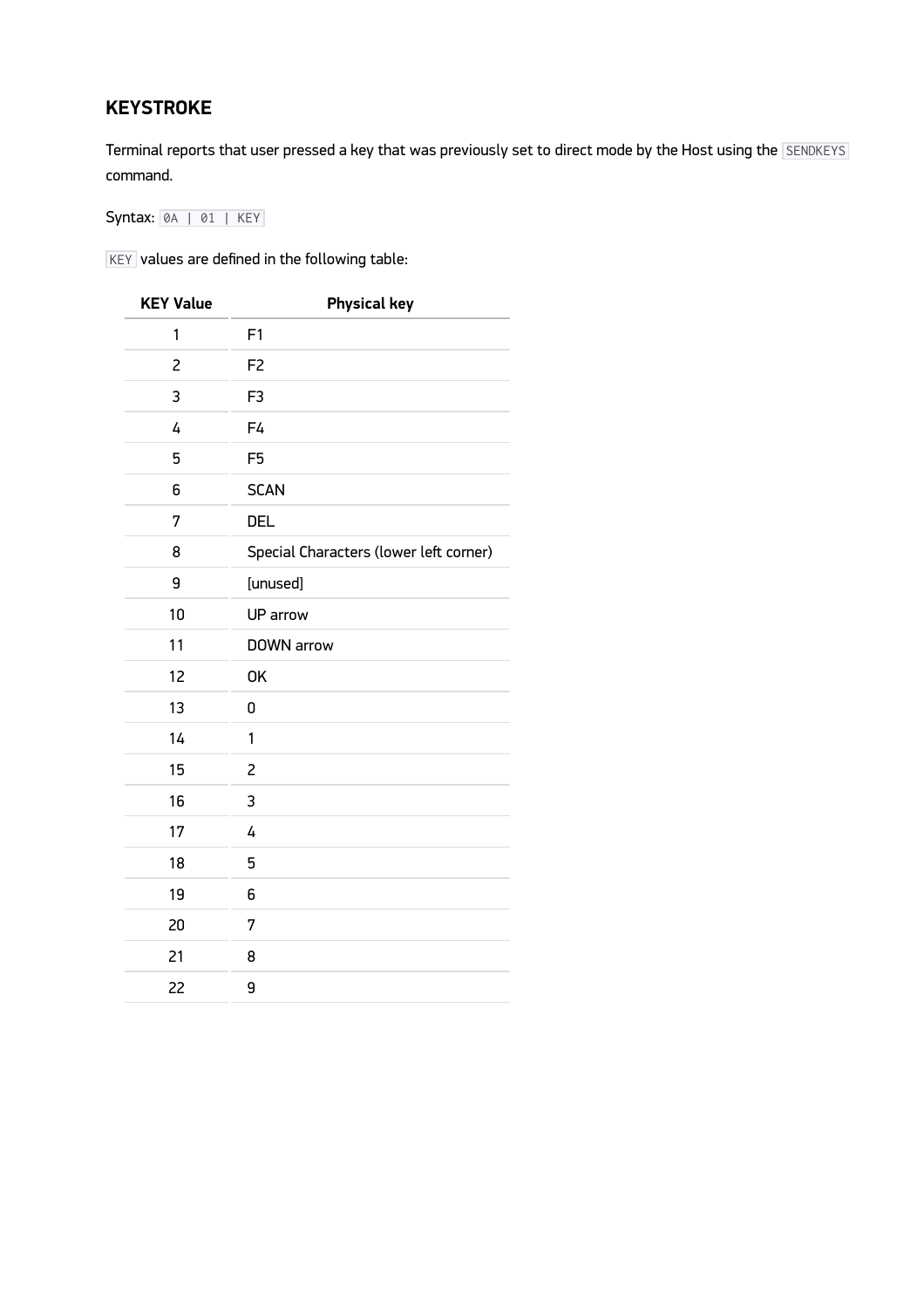## **RFID\_DATA**

This is the response to the RFID\_READ\_PAGES command.

Syntax: 0C | L | DATA

 $\boxed{\square}$  - Data length.

DATA - Data from tag's memory.

Data length depends on the tag's memory structure and on the FIRST and LAST fields in the server request.

#### **FIELD\_DATA**

The Terminal uses this command to submit data from input fields to the Host.

```
Syntax: 10 | POS | L | DATA
```
POS - Position of input field.

 $\boxed{\square}$  - Data length.

DATA - Data from input field.

#### **SERIAL\_DATA**

Not implemented.

#### **PING**

The Terminal sends this command to the Host in case the Host has requested it by using the SEND\_PING command.

Syntax:  $18$ 

#### **RECEIVER ACK**

Terminal has received a message from the HOST that was sent independently while the terminal was in RECEIVER mode.

Syntax: 1C

Note that this message is sent only in case the Terminal is in RECEIVER mode 1 or 3.